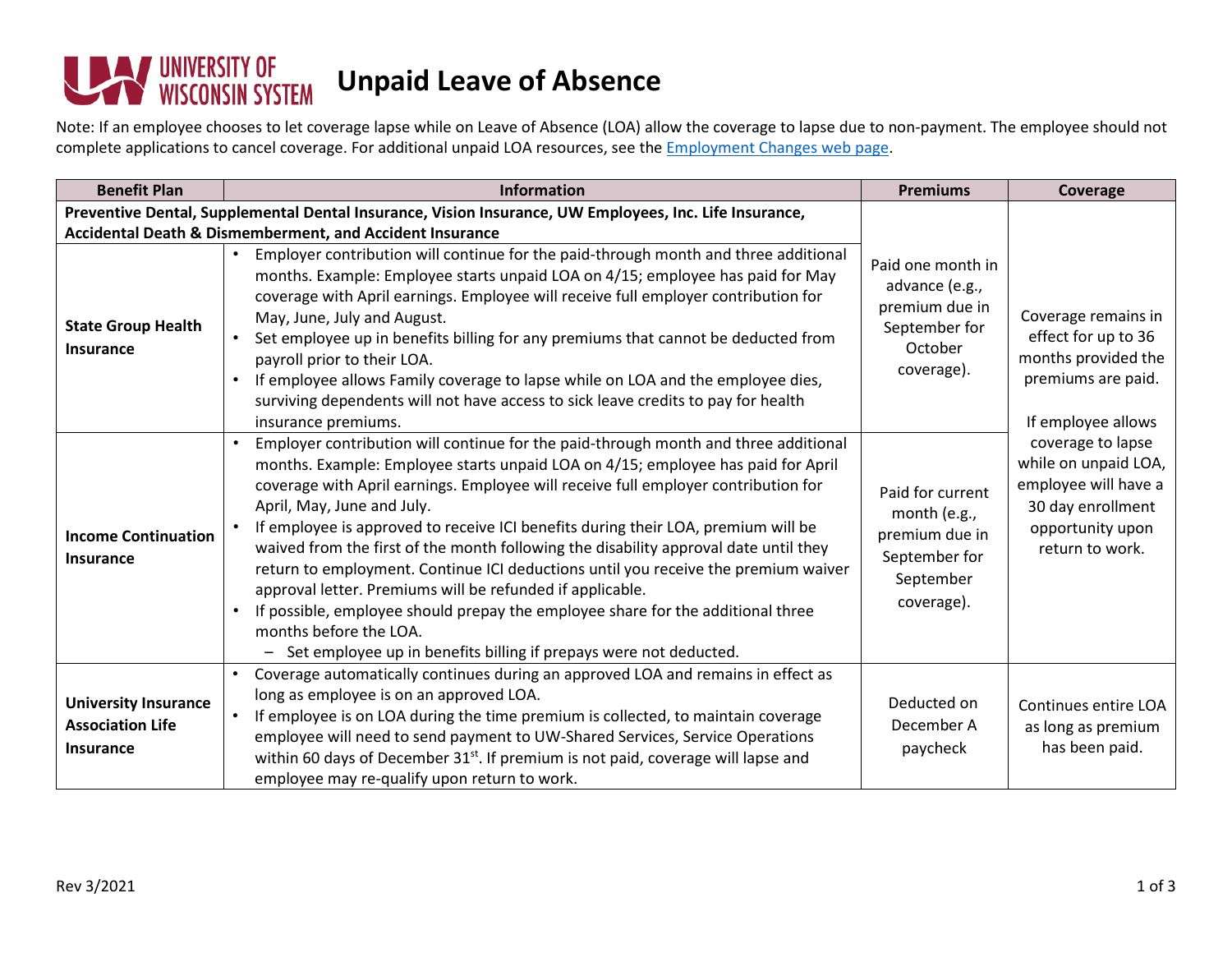## **UNIVERSITY OF Unpaid Leave of Absence**

| <b>Benefit Plan</b>                                     | Information                                                                                                                                                                                                                                                                                                                                                                                                                                                                                                                                                                                                                                                                                                                                                                                                                                                                                                                                                                                                                                                                                                                                           | <b>Premiums</b>                                                                                 | Coverage                                                                                                                                                                                                                                                   |
|---------------------------------------------------------|-------------------------------------------------------------------------------------------------------------------------------------------------------------------------------------------------------------------------------------------------------------------------------------------------------------------------------------------------------------------------------------------------------------------------------------------------------------------------------------------------------------------------------------------------------------------------------------------------------------------------------------------------------------------------------------------------------------------------------------------------------------------------------------------------------------------------------------------------------------------------------------------------------------------------------------------------------------------------------------------------------------------------------------------------------------------------------------------------------------------------------------------------------|-------------------------------------------------------------------------------------------------|------------------------------------------------------------------------------------------------------------------------------------------------------------------------------------------------------------------------------------------------------------|
| <b>State Group Life</b><br><b>Insurance</b>             | If employee is on an unpaid LOA due to disability and files a premium waiver,<br>payment of State Group Life Insurance and/or Individual & Family Life Insurance<br>premium must continue until you receive the premium waiver approval letter.<br>Premiums will be refunded if applicable.<br>Set employee up in benefits billing if prepays were not deducted.<br>Coverage remains in effect for up to 36 months provided the premiums are paid. If<br>employee fails to pay premium by the due date, coverage will lapse.<br>If State Group Life Insurance Basic coverage is maintained, employee may choose                                                                                                                                                                                                                                                                                                                                                                                                                                                                                                                                       | Paid one month<br>in advance (e.g.,<br>premium due in<br>September for<br>October<br>coverage). | If employee allows<br>coverage to lapse<br>while on unpaid LOA,<br>employee will have a<br>30-day enrollment<br>opportunity upon<br>return to work.<br>Coverage will be<br>effective 1 <sup>st</sup> of month<br>following 30 days<br>from return to work. |
| <b>Individual &amp; Family</b><br><b>Life Insurance</b> | to continue and/or lapse Supplemental, Additional and/or Dependent coverage if<br>enrolled. If State Group Life Insurance Basic coverage lapses, all State Group Life<br>Insurance coverages lapse.<br>If Individual & Family Life Insurance Employee coverage is maintained, employee<br>may choose to continue and/or lapse Spouse/Domestic Partner and/or child(ren)<br>coverage if enrolled. If Individual & Family Life Insurance Employee coverage<br>lapses, all Individual & Family Life Insurance coverages lapse.<br>If employee (or dependent) passes away more than 31 days after coverage lapsed,<br>death benefits are not payable.                                                                                                                                                                                                                                                                                                                                                                                                                                                                                                     |                                                                                                 |                                                                                                                                                                                                                                                            |
| <b>Flexible Spending</b><br><b>Account (FSA)</b>        | Health Care FSA/ Limited Purpose FSA:<br>Pre-tax contributions made via payroll will end on last paycheck and resume when<br>employee returns to work, if in same calendar year. Upon RTW in same calendar<br>year, contribution amount will be recalculated for the remaining payrolls.<br>Employee may decrease or stop contributions by submitting the Change of<br>Election Form within 30 days of the start of the LOA to reduce their annual<br>election.<br>Employee may incur expenses while on unpaid LOA.<br>Dependent Day Care FSA:<br>Pre-tax contributions made via payroll will end on last paycheck and resume when<br>employee returns to work, if in same calendar year. Upon RTW in same calendar<br>year, contribution amount will be recalculated for the remaining payrolls.<br>Employee may decrease or stop contributions by submitting the Change of<br>Election Form within 30 days of the start of the LOA to reduce their annual<br>election.<br>Employee can continue to request reimbursement for eligible expenses until<br>$\bullet$<br>account is exhausted or until the end of the plan year, whichever comes first. | N/A                                                                                             | If employee decreased<br>or stopped<br>contributions during<br>LOA, the employee<br>can submit the<br>Change of Election<br>Form within<br>30 days of returning<br>to work to re-enroll or<br>increase their annual<br>election.                           |